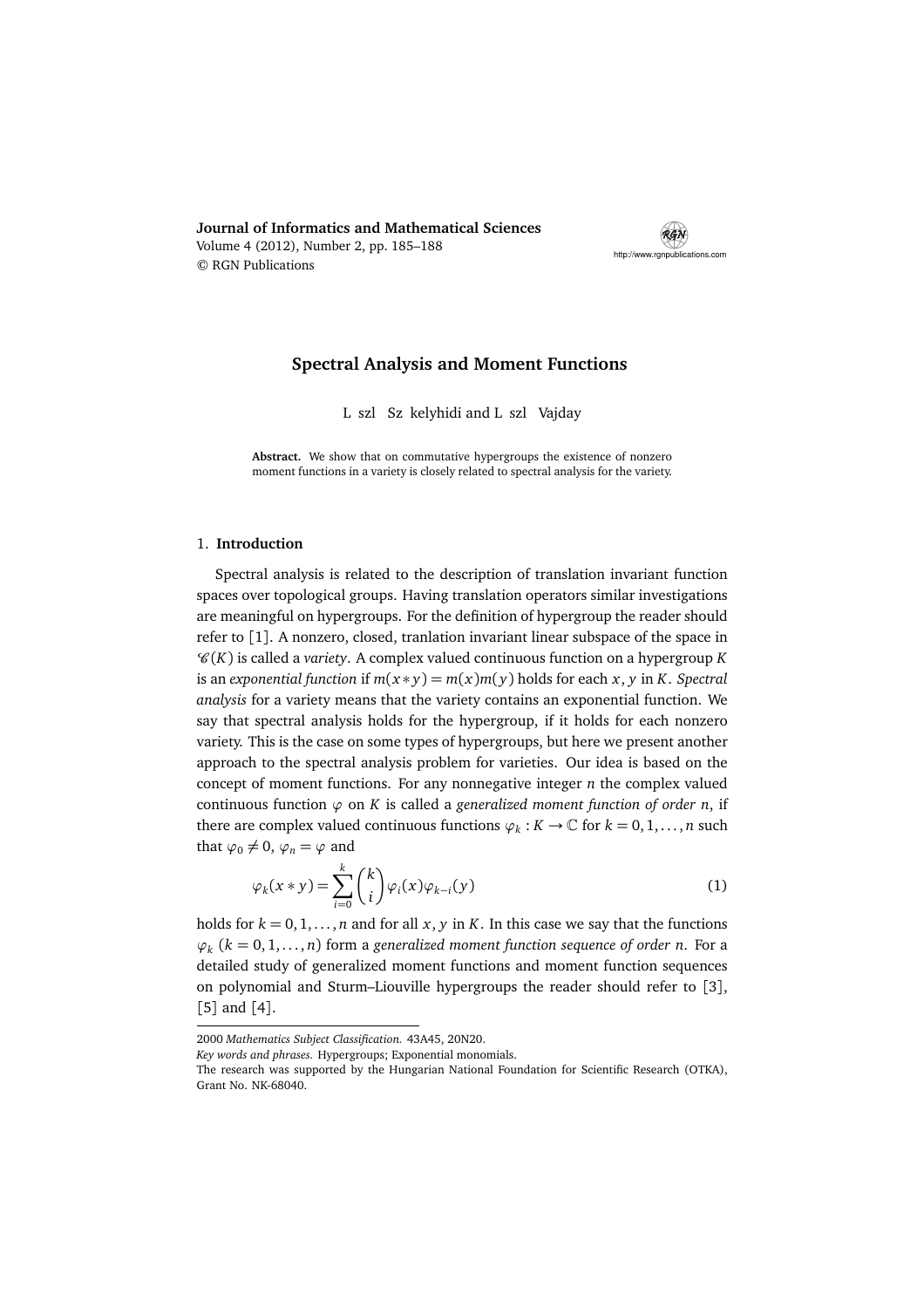In [6] linear independence of exponential monomials on commutative hypergroups has been studied. In the following section we show that nonzero generalized moment functions are linearly independent. We emphasize that we always suppose that in any generalized moment function sequence  $\varphi_0$  is not identically zero.

### 2. **Linear independence of moment functions**

**Theorem 1.** Let *K* be a commutative hypergroup,  $n \geq 1$  an integer and  $(\varphi_k)_{k=0}^n$  a *sequence of generalized moment functions with*  $\varphi_1 \neq 0$ *. Then the generalized moment function ϕ<sup>n</sup> is not the linear combination of the generalized moment functions*  $\varphi_0, \varphi_1, \ldots, \varphi_{n-1}.$ 

*Proof.* We prove our statement by induction on *n*. Let first  $n = 1$  and suppose that  $\varphi$ <sub>1</sub> =  $\lambda \varphi$ <sup>0</sup> with some nonzero complex  $\lambda$ . Then, by (1), it follows

$$
\varphi_0(x)\varphi_0(y) = \varphi_0(x * y)
$$
  
=  $\frac{1}{\lambda} \varphi_1(x * y)$   
=  $\frac{1}{\lambda} \varphi_1(x)\varphi_0(y) + \frac{1}{\lambda} \varphi_0(x)\varphi_1(y)$   
=  $2 \varphi_0(x)\varphi_0(y)$ ,

a contradiction.

Now let  $n \geq 2$  be any integer and suppose that we have proved our statement for all integers not greater than  $n$ . For  $n + 1$  we suppose the contrary, that is, that there are complex numbers  $c_i$   $(i = 0, 1, ..., n)$  such that

$$
\varphi_{n+1}(x*y) = \sum_{i=0}^{n} c_i \varphi_i(x*y)
$$
\n(2)

holds for each  $x$ ,  $y$  in  $K$ . By (1) we have

$$
\sum_{j=0}^{n+1} {n+1 \choose j} \varphi_j(x) \varphi_{n+1-j}(y) = \sum_{i=0}^{n} \sum_{j=0}^{i} c_i {i \choose j} \varphi_j(x) \varphi_{i-j}(y)
$$
(3)

for each  $x$ ,  $y$  from  $K$ . Using  $(1)$ ,  $(2)$  and reordering the sum on the right hand side after simplification we get

$$
\sum_{j=0}^n \left[ \binom{n+1}{j} \varphi_{n+1-j}(y) + c_j \varphi_0(y) - \sum_{i=j}^n c_i \binom{i}{j} \varphi_{i-j}(y) \right] \varphi_j(x) = 0.
$$

By our assumption the coefficient of  $\varphi$ <sup>*n*</sup> must be zero for each *y* in *K*, that is

$$
(n+1)\varphi_1(y)=0,
$$

which is impossible. The theorem is proved.  $\Box$ 

This result has the following consequence.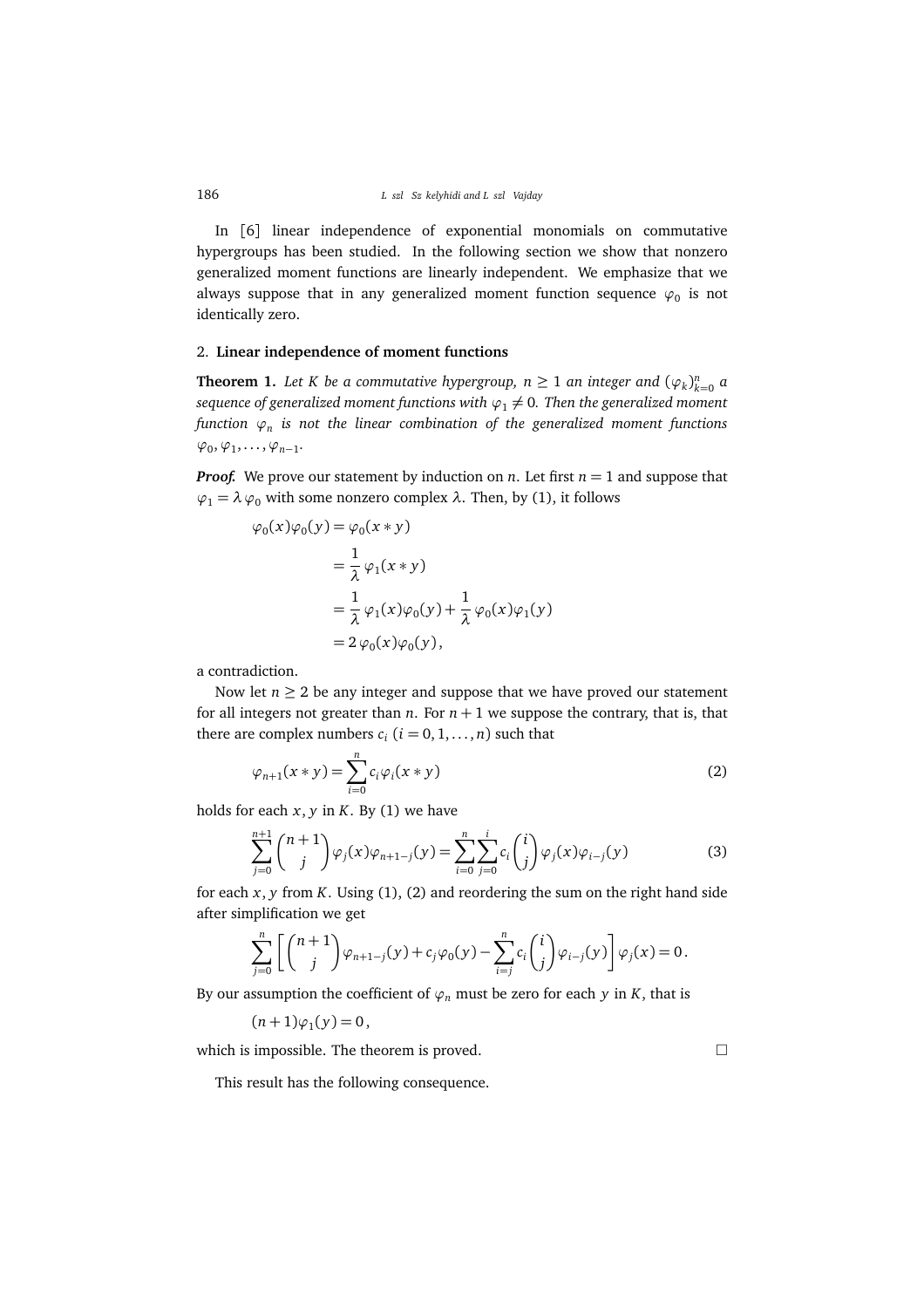**Theorem 2.** Let *K* be a commutative hypergroup,  $n \geq 1$  be an integer and  $(\varphi_k)_{k=0}^n$ *be a sequence of generalized moment functions with*  $\varphi_1 \neq 0$ . Then the functions *ϕ*0 ,*ϕ*<sup>1</sup> , . . . ,*ϕ<sup>n</sup> are linearly independent. In particular, none of them is identically zero.*

## 3. **Spectral analysis using moment functions**

As the main result of this paper we show that if a variety *V* in  $\mathcal{C}(K)$  contains certain nonzero generalized moment functions, then spectral analysis holds for this variety.

**Theorem 3.** *Let K be a commutative hypergroup, n a nonnegative integer and*  $\varphi_0, \varphi_1, \ldots, \varphi_n$  a generalized moment function sequence with  $\varphi_1 \neq 0$ . If V is a variety *in*  $\mathcal{C}(K)$  *and*  $\varphi_n$  *belongs to V*, *then*  $\varphi_k$  *belongs to V for*  $k = 0, 1, ..., n$ *. In particular, spectral analysis holds for V.*

*Proof.* By the previous theorem the functions  $\varphi_0, \varphi_1, \ldots, \varphi_n$  are linearly independent. Hence there are elements  $y_0, \ldots, y_n$  in *K* for which the matrix  $A = (y_0, y_0)^n$  is gravity. Never we fix the element *y* from *K* to get the following  $(\varphi_{n-i}(y_j))_{i,j=0}^n$  is regular. Now we fix the element *x* from *K* to get the following inhomogeneous system of linear equations for unknowns  $\varphi_i(x)$  ( $i = 0, 1, ..., n$ ):

$$
\varphi_n(x*y_j)=\sum_{i=0}^n\binom{n}{i}\varphi_i(x)\varphi_{n-i}(y_j)\qquad (j=0,1,\ldots,n).
$$

As the fundamental matrix of the previous system is the matrix *A*, the system has a unique solution. By Cramer's rule, the function  $\binom{n}{i}$  $\partial \varphi_i(x)$ , hence also the function  $\varphi_i(x)$  ((*i* = 0, 1, ..., *n*) is a linear combination of translates of  $\varphi_n(x)$ . As *V* is translation invariant, hence the translates of  $\varphi_k$  belong to *V*, which implies that  $\varphi_0, \varphi_1, \ldots, \varphi_n$  are also in *V*.

Since  $\varphi_0(x)$  is an exponential, our theorem is proved.

### **References**

- [1] W. R. Bloom and H. Heyer, *Harmonic Analysis of Probability Measures on Hypergroups*, de Gruyter Studies in Mathematics, de Gruyter, Berlin, New York, 1995.
- [2] L. Sz kelyhidi, Spectral analysis and spectral synthesis on polynomial hypergroups, *Monatshefte Math.* **141**(1) (2004), 33–43.
- [3] Crosz and L. Sz kelyhidi, Moment functions on polynomial hypergroups, *Arch. Math.* **85** (2005), 141–150.
- [4] Crosz and L. Sz kelyhidi, Moment functions on polynomial hypergroups in several variables, *Publ. Math. Debrecen* **65**(3–4) (2004), 429–438.
- [5] L. Sz kelyhidi, Functional equations on sturm-liouville hypergroups, *Math. Pannonica* **17**(2) (2006), 169–182.
- [6] L. Vajday, *Exponential Monomials on Sturm-Liouville Hypergroups*, Banach J. Math. Anal. **4**(2) (2010), 139–146.